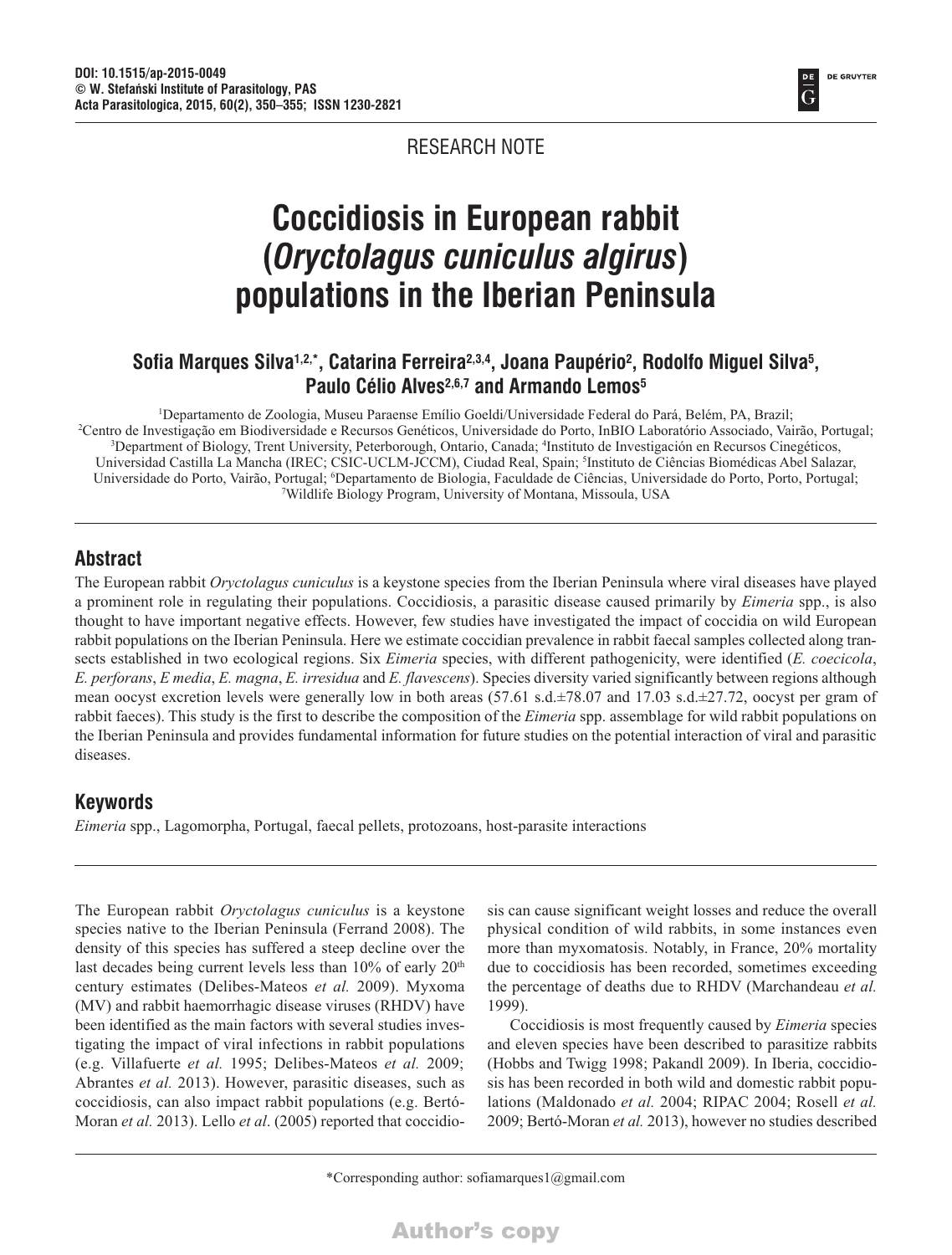*Eimeria* beyond genus. Identification of coccidia at the species level is relevant due to the distinct pathogenicity of each species, which can determine its potential to interact with other host diseases (Lello *et al.* 2005; Pakandl 2009; Bertó-Moran *et al.* 2013; Boag *et al.* 2013).

Data on the prevalence of coccidiosis in Iberian wild rabbit populations are scarce. In Spain, *Eimeria* spp. oocyst excretion has been quantified in rabbit restocking enclosures in the wild (Bertó-Moran *et al.* 2013), and the only study available for Portugal states that in a southern wild population about 13% of rabbits found dead presented coccidiosis (RIPAC 2004).

The present study is the first to describe the composition of the *Eimeria* spp. assemblage in wild rabbit populations from its native range, the Iberian Peninsula. We present new data on the prevalence of *Eimeria* species in two rabbit populations in Portugal under different environmental conditions, and compare the monthly variation of oocyst excretion within and between populations. We hope this study may contribute, in the future, for studies on the potential interaction between viral and parasitic diseases, a topic that has gained a new breath over the last years (Bertó-Moran *et al.* 2013; Boag *et al.* 2013).

The two rabbit populations selected are located in two natural parks: Serra da Estrela Natural Park (PNSE) in north-east Portugal, and Sudoeste Alentejano and Costa Vicentina Natural Park (PNSACV) in south-western Portugal (Fig. 1). PNSE is a mountain region, with Meso and Supramediterranean climate, marked by cold wet winters, and frequent occurrence of snow. PNSACV climate is Mediterranean, strongly influenced by the proximity of the sea, and regularly affected by summer droughts.

From December 2004 to May 2005, we collected rabbit faecal samples along pellet count transects in the two study areas (for more details on the pellet count method see Ferreira and Alves 2009). The assessment of coccidia typically relies on the analysis of fresh faecal samples, and this is usually ensured by the collection of faeces from animals within enclosures, after direct observation of defecation, or directly from dead animals (e.g. Stodart 1968; Hobbs and Twigg 1998). Because our sampling design was targeted primarily to monitor rabbit abundance, the rabbit faeces collected for this study may have been exposed to weather conditions for a certain period of time. For that reason, only those pellets appearing fresh were collected which hampered data collection in April and May 2005 in PNSE, when the climate was exceptionally dry and all pellets found were visually desiccated. In the field, the rabbit faecal pellets collected were wrapped in humid paper, stored in plastic bags and transported to the laboratory in a cooler. Samples were kept frozen until analysis in the ICBAS-UP/ Campus of Vairão laboratory.

Approximately 1.0 g of faeces was macerated and added to a sugar solution with a density of about 1.2  $g/cm<sup>3</sup>$  (Jarvinen 1999). After admixing, the solution was filtered with fine mesh gauze and left standing for a few minutes. As oocysts were



**Fig. 1.** Location of the two study areas in the Iberian Peninsula. PNSE – Serra da Estrela Natural Park and PNSACV – Sudoeste Alentejano and Costa Vicentina Natural Park

#### Author's copy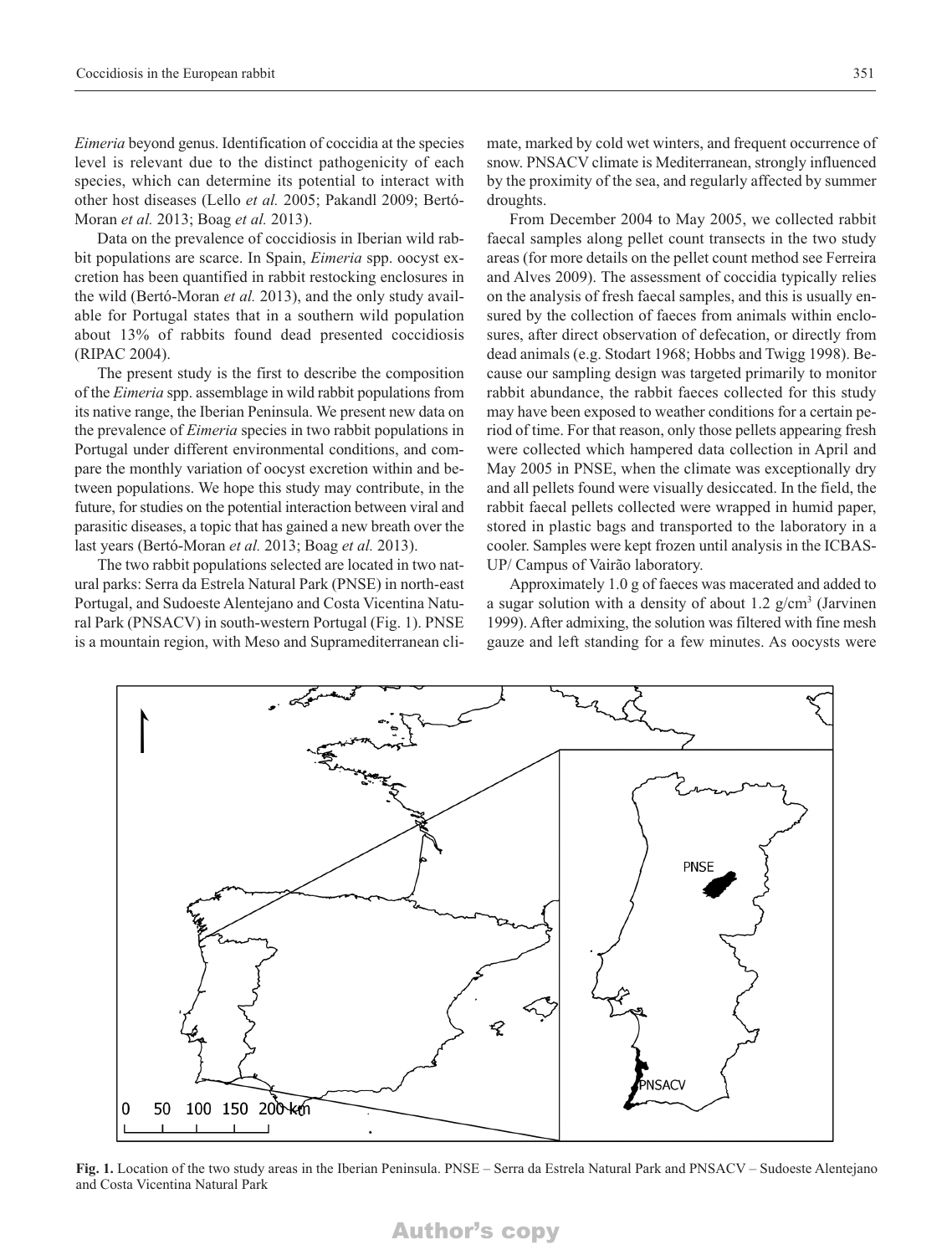separated from faecal matter by flotation, the solution was collected on the surface and transferred to a slide for species identification and to a McMaster slide for oocyst counts (Gordon and Whitlock 1939). *Eimeria* species identification was performed using an optic microscope at 400x magnification, and considering oocyst morphology (length, width, colour and shape), according to the descriptions of Pellerdy (1974) and Hobbs and Twigg (1998). This procedure was performed for at least three replicates per study area per month. Diversity of *Eimeria* species in each study area was estimated using Shannon's diversity index.

Oocyst excretion was measured as the number of oocysts per gram (OPG) of rabbit faeces: OPG = (volume of sugar solution  $\times$  number of oocysts)/(amount of faeces/slide volume). The relationship between oocyst excretion and rabbit abundance in each study area (expressed as pellets/ $m^2$ ; Ferreira and Alves 2009) was assessed by Spearman correlation tests. Differences in the oocyst excretion between areas and months were assessed by Mann-Whitney-Wilcoxon tests. Analyses were performed using basic and vegan R packages (R Development Core Team 2012; Oksanen *et al.* 2013 and references therein).

Six *Eimeria* species were observed (Fig. 2): *E. coecicola* which is considered non-pathogenic; *E. perforans* slightly pathogenic; *E media*, *E. magna* and E. *irresidua* pathogenic; and *E. flavescens* is highly pathogenic (reviewed by Pakandl



**Fig. 2.** Percentage of *Eimeria* species identified within PNSE – Serra da Estrela Natural Park and PNSACV– Sudoeste Alentejano and Costa Vicentina Natural Park. N. id. – Species not identified. Note that species are represented according to their level of pathogenicity. Results are only presented from December 2004 to March 2005 since in April and May 2005 no samples could be collected in PNSE, and no oocysts were observed in PNSACV samples

2009). Of these, *E. magna* and *E. irresidua* were only detected in PNSE. In addition to these confirmed species, three other species were suspected to occur, *E. piriformis* and *E. intestinalis*, found only in PNSACV; and *E. stiedae* found only in PNSE on March 2005. However, due to the undefined observed shape of the oocysts it was not possible to reach an exact species identification, and so these and other oocysts that were too degraded to be confidently assigned to any species, were classified as "not identified" (Fig. 2), and were excluded from calculations of the species diversity indexes (Fig. 3). Seasonal and regional variation in the diversity of coccidian were observed (Fig. 2), with higher species diversity recorded in the winter and in PNSE (Fig. 3). This result is in accordance with previous findings from regions with long and dry summers, such as PNSACV, where only *Eimeria* species with a shorter sporulation time may be able to complete their life cycles (Stodart 1968; Hobbs and Twigg 1998; Bertolino *et al.* 2003). Accordingly, *E. perforans*, the species with the shortest sporulation time (Hobbs and Twigg 1998), was the most frequent species in PNSACV (Fig. 2).

Mean oocyst excretion  $\pm$  s.d. estimated for PNSE was 57.61±78.07 OPG, and for PNSACV 17.03±27.72 OPG (Fig. 4). No statistically significant differences were found between months within each study area (PNSE:  $p = 0.624$ ; PNSACV:  $p = 0.121$ ; Fig. 4). Considerably higher oocyst excretion estimates were reported in rabbits in restocking enclosures in southern Spain (over 500 OPG, Bertó-Moran *et al.* 2013), than those reported herein (lower than 170 OPG; Fig. 4). According to Hobbs *et al.* (1999), oocyst counts are density dependent, and so the discrepancies found between our results and Bertó-Moran *et al.* (2013) may be attributed to the "high rabbit population density" in the restocking enclosures, which contrasts with the low rabbit abundances found in our study areas. Mean rabbit abundance  $\pm$  s.d. in PNSE between December 2004 and May 2005 was  $4.06\pm3.02$  pellets/m<sup>2</sup> and  $1.51\pm1.14$  pellets/m<sup>2</sup> in PNSACV. Furthermore, oocyst counts of *Eimeria* species in rabbit wild populations can vary considerably across months and years (Stodart 1968; Hobbs *et al.* 1999; Foronda *et al.* 2005). Thus, oocyst excretions in our study areas might also



**Fig. 3.** Monthly variation of Shannon's diversity index of *Eimeria* spp. found in rabbit faecal pellets in PNSE – Serra da Estrela Natural Park and PNSACV– Sudoeste Alentejano and Costa Vicentina Natural Park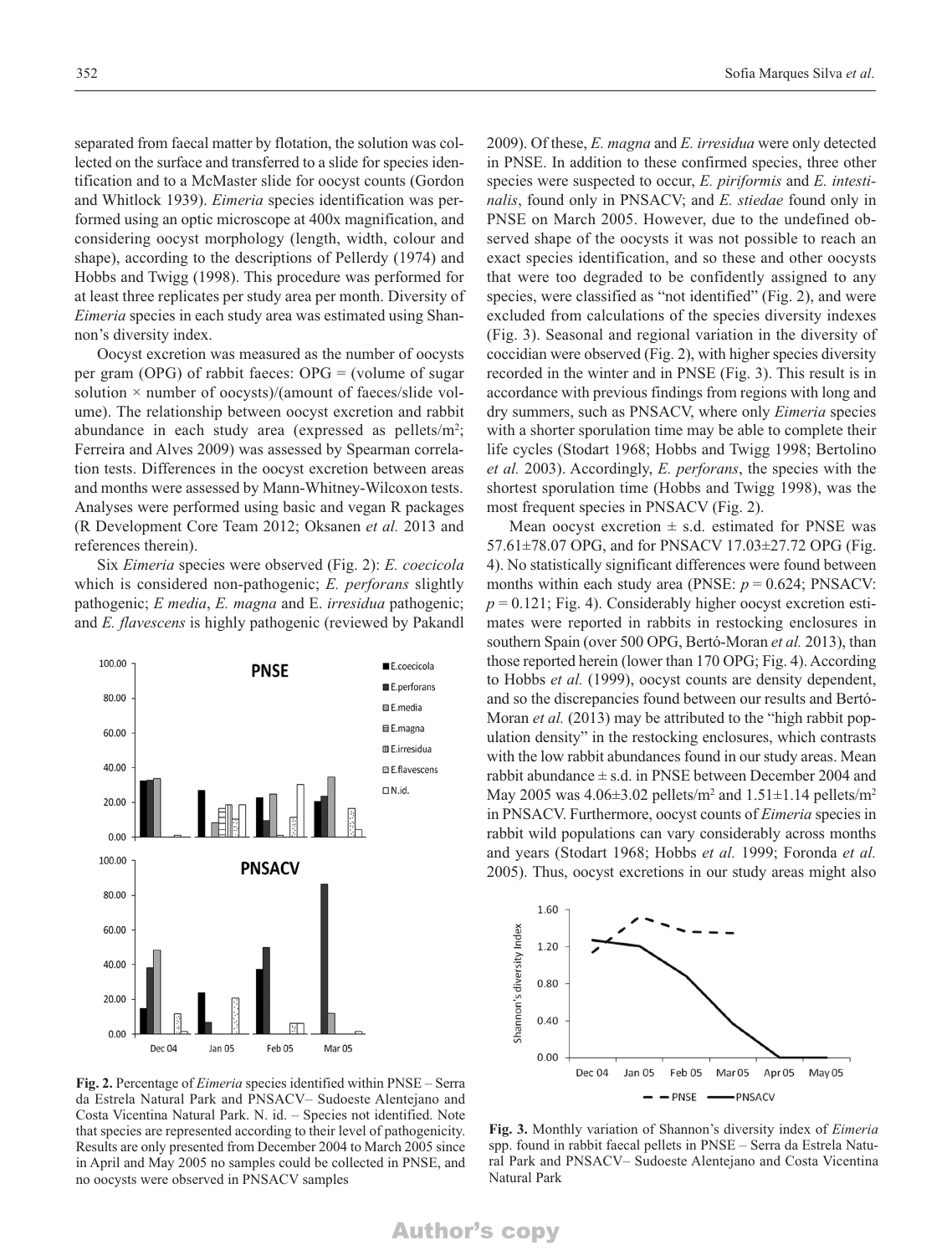

**Fig. 4.** Monthly variation of oocyst excretion estimates, expressed as the number of *Eimeria* oocysts per gram (OPG), found in rabbit populations in PNSE– Serra da Estrela Natural Park and PNSACV– Sudoeste Alentejano and Costa Vicentina Natural Park. Number of replicates of 1.00g of fresh rabbit pellets analysed in brackets. In April and May 2005 no samples could be collected in PNSE, and no oocysts were observed in PNSACV samples

be distinct from the ones reported for Spain (Bertó-Moran *et al.* 2013) just due to natural seasonality. Finally, we cannot exclude the possibility that the oocyst excretion values reported in our study were affected by our sampling strategy, namely the use of pellet count method to collect rabbit faecal samples. As mentioned above, despite the effort to collect fresh pellets, the pellets collected may have been exposed for some time to weather conditions, leading to desiccation and therefore to an underestimation of oocyst excretion.

Irrespective of the potential sampling bias, PNSE clearly showed higher oocyst excretion values comparing to PNSACV  $(W = 377.5, p = 0.0002)$ . Although we found no positive correlation between rabbit abundance and oocyst excretion within PNSE ( $S = 137.918$ ,  $p = 0.325$ ), and just a slight correlation in PNSACV ( $S = 360.912$ ,  $p = 0.0334$ ), rabbit abundance was significantly higher in PNSE than in PNSACV ( $W = 34$ ,  $p = 0.0082$ ). Hobbs *et al.* (1999) concluded that it is difficult to find evidences for the relation between oocyst counts and host density in rabbit populations in the wild, particularly in shortterm studies. So we cannot rule out the possibility that the higher oocyst excretion described for PNSE could be due to the higher host abundance in the study area. Alternatively, the differences reported on oocyst excretion estimates of both study areas may be justified by their distinct climate. Our results agree with those presented by Stodart (1968), who described higher oocyst counts in colder and wetter climates (similar to the climate described for PNSE) than in Mediterranean climatic conditions (as those described for PNSACV).

To our knowledge, this study is the first to describe the composition of the *Eimeria* spp. assemblage in wild rabbit natural populations from the Iberian Peninsula, a region where this species is native and plays a keystone role (Ferrand 2008). In addition, our work highlights the importance of gathering information on the impact of coccidia in European rabbit populations, especially in a moment when understanding the potential interaction with viral diseases is particularly critical. In 2012, a new variant of the RHDV was found in several wild rabbit populations distributed across Spain and Portugal (Abrantes *et al.* 2013). Unlike the classical form of RHDV, this variant kills rabbits as young as 11 days old, and affects individuals vaccinated against classic RHDV (Abrantes *et al.* 2013; Dalton *et al.* 2014). The effects of this new variant have been devastating, with rabbit populations in the wild potentially reaching a new historical low in 2013 in Iberia (Delibes-Mateos *et al*. in press). The potential for an interaction between viral and parasitic diseases is particularly important at present, when rabbit populations may be further at risk raising concern for their conservation in this region. Moreover, correlation between sea-

#### Author's copy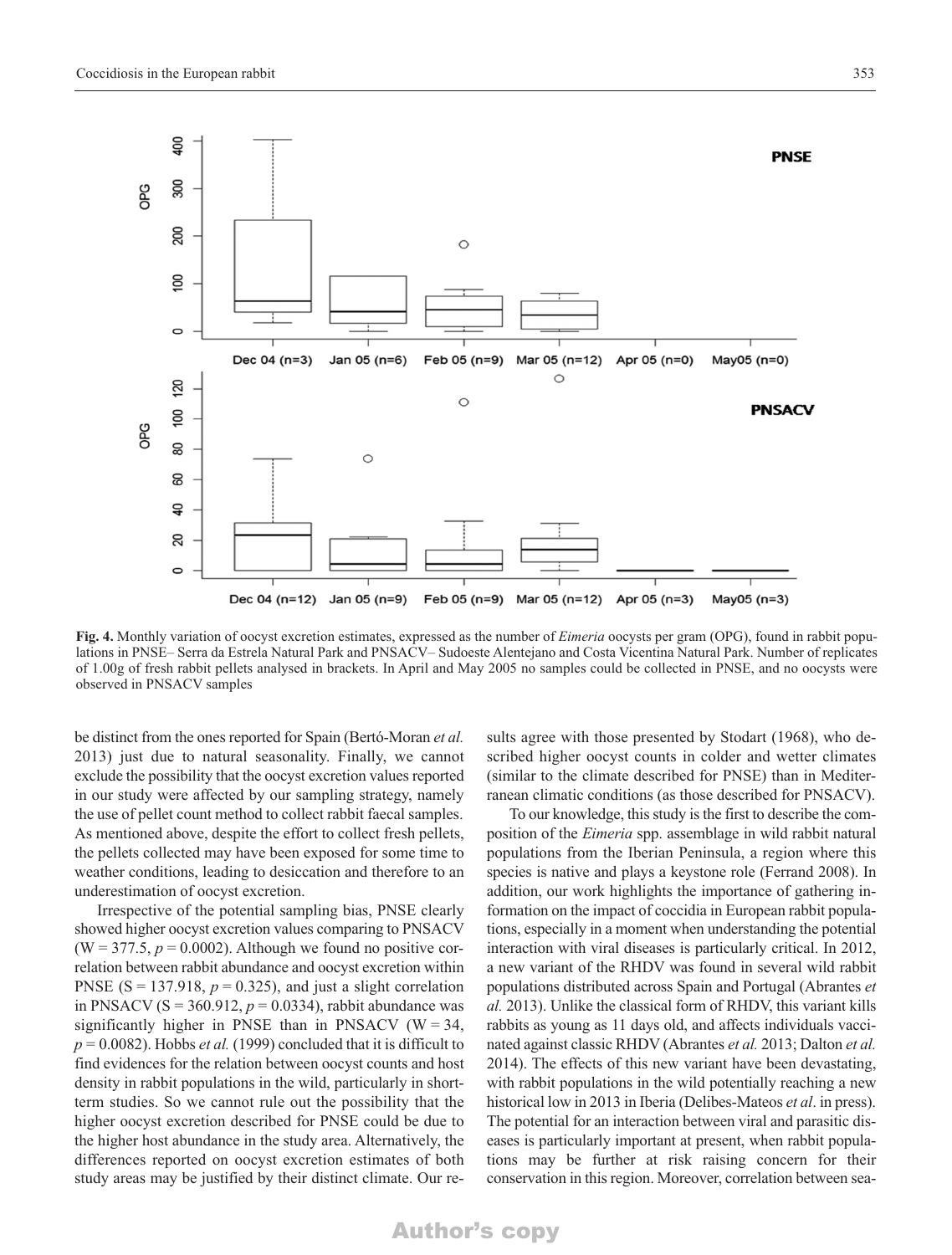sonal dynamics of myxomatosis outbreaks and coccidiosis has been recently hypothesized (Bertó-Moran *et al*. 2013; Boag *et al*. 2013). Lastly, new molecular techniques to identify *Eimeria* species are now available (Oliveira *et al.* 2011) which will facilitate the investigation of these topics. Finally, we strongly recommend that parasite load estimations should be taken into consideration in rabbit monitoring programs.

**Acknowledgments.** Authors wish to thank F. Matos (PNSE) and J. Nunes (PNSACV), N. Ferreira, J. Vicente (IREC-UCLM, Spain) for support in different aspects of this work, and C. Gortázar Schmidt and an anonymous reviewer for providing suggestions to previous versions of this manuscript. We also thank D. Jenkins for reviewing the English. This work was partially funded by the Instituto da Conservação da Natureza e das Florestas (ICNF, Portugal). S.M. Silva currently holds a Programa Nacional de Pós Doutorado/Coordenação de Aperfeiçoamento de Pessoal de Nível Superior fellowship at the Department of Zoology in the Museu Paraense Emílio Goeldi/Universidade Federal do Pará. C. Ferreira currently holds a post-doctoral fellowship (Ref. SFRH/BPD/88643/2012) funded by the Fundação para a Ciência e a Tecnologia of the Ministério da Educação e Ciência, Portuguese government. J. Paupério is currently supported by Project "Genomics and Evolutionary Biology" cofinanced by North Portugal Regional Operational Programme 2007/2013 (ON.2 – O Novo Norte), under the National Strategic Reference Framework (NSRF), through the European Regional Development Fund (ERDF).

#### **References**

- Abrantes J., Lopes A.M., Dalton K.P., Melo P., Correia J.J., Ramada M., Alves P.C., Parra F., Esteves P.J. 2013. New variant of rabbit hemorrhagic disease virus, Portugal, 2012-2013. *Emerging Infectious Diseases*, 19, 1900*–*1902. DOI: 10.3201/ eid1911.130908
- Bertolino S., Wauters L.A., De Bruyn L., Canestri-Trotti G. 2003. Prevalence of coccidia parasites (Protozoa) in red squirrels (*Sciurus vulgaris*): effects of host phenotype and environmental factors. *Oecologia*, 137, 286–295. DOI: 10.1007/ s00442-003-1345-x
- Bertó-Moran A., Pacios I., Serrano E., Moreno S., Rouco C. 2013. Coccidian and nematode infections influence prevalence of antibody to myxoma and rabbit hemorrhagic disease viruses in European rabbits. *Journal of Wildlife Diseases*, 49, 10–17. DOI: 10.7589/2011-12-343
- Boag B., Hernandez A.D., Cattadori, I.M. 2013. Observations on the epidemiology and interactions between myxomatosis, coccidiosis and helminth parasites in a wild rabbit population in Scotland. *European Journal of Wildlife Research*, 59, 557*–* 562. DOI: 10.1007/s10344-013-0704-0
- Dalton K.P., Nicieza I., Abrantes J., Esteves P.J., Parra, F. 2014. Spread of new variant RHDV in domestic rabbits on the Iberian Peninsula. *Veterinary Microbiology*, 69, 67*–*73. DOI: 10.1016/j.vetmic.2013.12.015
- Delibes-Mateos M., Ferreras P., Villafuerte, R. 2009. European rabbit population trends and associated factors: a review of the situation in the Iberian Peninsula. *Mammal Review*, 39, 124–140. DOI: 10.1111/j.1365-2907.2009.00140.x
- Delibes-Mateos M., Ferreira C., Carro F., Escudero M.A., Gortázar C. In press. Ecosystem effects of variant rabbit hemorrhagic disease virus, Iberian Peninsula. *Emerging Infectious Diseases*. DOI: 10.3201/eid2012.140517
- Ferrand N. 2008. Inferring the evolutionary history of the European rabbit (*Oryctolagus cuniculus*) from molecular markers. In: (Eds. P.C. Alves, N. Ferrand and K. Hackländer) Lagomorph biology: Evolution, ecology and conservation. Springer, Berlin, Heidelberg, 47*–*63
- Ferreira C., Alves P.C. 2009. Influence of habitat management on the abundance and diet of wild rabbit (*Oryctolagus cuniculus algirus*) populations in Mediterranean ecosystems. *European Journal of Wildlife Research*, 55, 487–496. DOI: 10.1007/ s10344-009-0257-4
- Foronda P., Figueruelo E., Ortego A., Abreu N., Casanova, J. 2005. Parasites (viruses, coccidia and helminths) of the wild rabbit (*Oryctolagus cuniculus*) introduced to Canary Islands from Iberian Peninsula. *Acta Parasitologica*, 50, 80–84
- Gordon, H.M., Whitlock, H.V. 1939. A new technique for counting nematode eggs in sheep faeces*. Journal of the Council for Scientific and Industrial Research*, 12, 50–52
- Hobbs R.P., Twigg L.E. 1998. Coccidia (*Eimeria* spp) of wild rabbits in southwestern Australia. *Australian Veterinary Journal*, 76, 209–210
- Hobbs R.P., Twigg L.E., Elliot A.D., Wheeler A.G. 1999. Factors influencing the fecal egg and oocyst counts of parasites of wild European rabbits *Oryctolagus cuniculus* (L.) in Southern Western Australia. *Journal of Parasitology*, 85, 796–802
- Jarvinen J.A. 1999. Prevalence of *Eimeria macusaniensis* (Apicomplexa: Eimeriidae) in midwestern *Lama* spp. *Journal of Parasitology*, 85, 373–376
- Lello J., Boag B., Hudson, P.J. 2005. The effect of single and concomitant pathogen infections on condition and fecundity of the wild rabbit (*Oryctolagus cuniculus*). *International Journal of Parasitology*, 35, 1509–1515. DOI: 10.1016/j.ijpara.2005. 06.002
- Maldonado J., Pagés A., Alfonso M., Martínez E.,Artigas C. 2004. Técnicas de aislamiento de *Clostridium spiroforme* a partir de casos de enteritis en conejos. In: *XXIX Symposium de Cunicultura de ASESCU*, 31 Mach – 1 April, 2004, Lugo, Spain, 85–87
- Marchandeau S., Aubineau J., Baudron P., Blanchet L., Chauvet C., Legros E., Merlet C., Suret, H. 1999. La pathologie de Lapin du garenne dans l'Ouest de la France. *Bulletin Mensuel de l'Office National de la Chasse*, 245, 10–16
- Oksanen J., Blanchet F.G., Kindt R., Legendre P., Minchin P.R., O'Hara R.B., Simpson G.L., Solymos P., Stevens M.H., Wagner, H. 2013. Vegan: Community Ecology Package. R package version 2.0*–*10. World wide web electronic publication. Available from: http://CRAN.R-project.org/package = vegan
- Oliveira U.C., Fraga J.S., Licois D., Pakandl M., Gruber, A. 2011. Development of molecular assays for the identification of the 11 *Eimeria* species of the domestic rabbit (*Oryctolagus cuniculus*). *Veterinary Parasitology*, 176, 275–280. DOI: 10.1016/j.vetpar.2010.10.054
- Pakandl M. 2009. Coccidia of rabbit: a review. *Folia Parasitologica*, 56, 153–166
- Pellerdy LP. (Ed.) 1974. Coccidia and Coccidiosis. Verlag Paul Parey, Berlim, Germany, 657 pp.
- R Development Core Team 2012. R: A language and environment for statistical computing. R Foundation for Statistical Computing. Vienna, Austria
- RIPAC. 2004. *Rede de Recolha e Identificação de Patologias em Animais Cinegéticos –Relatório Final* 2004. Federação de Caçadores do Algarve e Direcção Regional de Agricultura do Algarve. World wide web electronic publication. Available from: http://www.fcalgarve.pt/rede.htm
- Rosell J.M., de la Fuente L.F., Badiola J.I., Fernández de Luco D., Casal J., Saco M. 2009. Study of urgent visits to commercial rabbit farms in Spain and Portugal during 1997-2007. *World Rabbit Science*, 17, 127–136. DOI: 10.4995/wrs.2009.652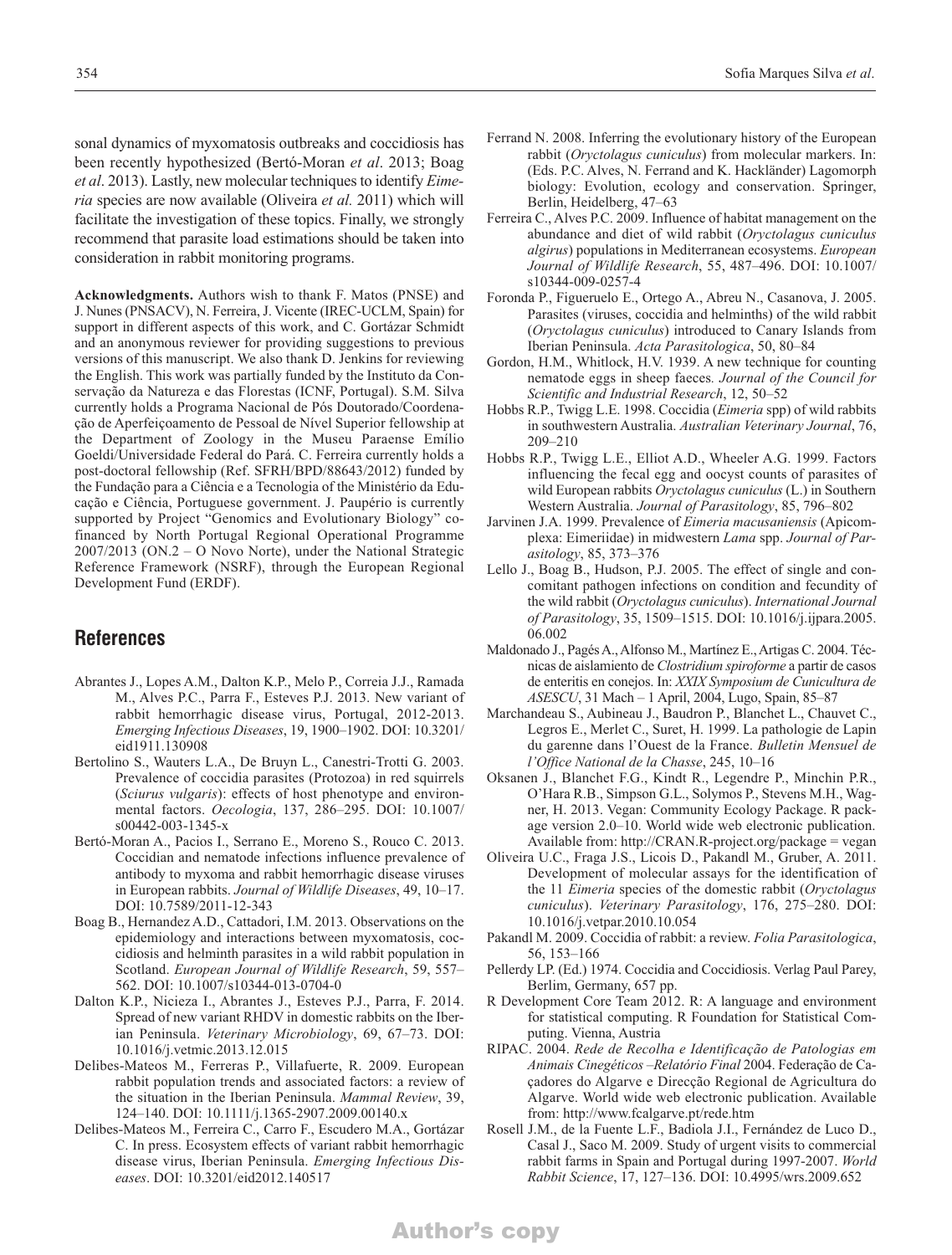Stodart E. 1968. Coccidiosis in wild rabbits, *Oryctolagus cuniculus* (L.), at four sites in different climatic regions in eastern Australia I. Relationship with the age of the rabbit. *Australian Journal of Zoology*, 16, 69–85

**Received**: May 20**,** 2014 **Revised**: October 24, 2014 **Accepted for publication**: December 1, 2014 Villafuerte R., Calvete C., Blanco J.C., Lucientes J. 1995. Incidence of viral hemorrhagic disease in wild rabbit populations in Spain. *Mammalia*, 59, 651–660. DOI: 10.1515/mamm.1995. 59.4.651